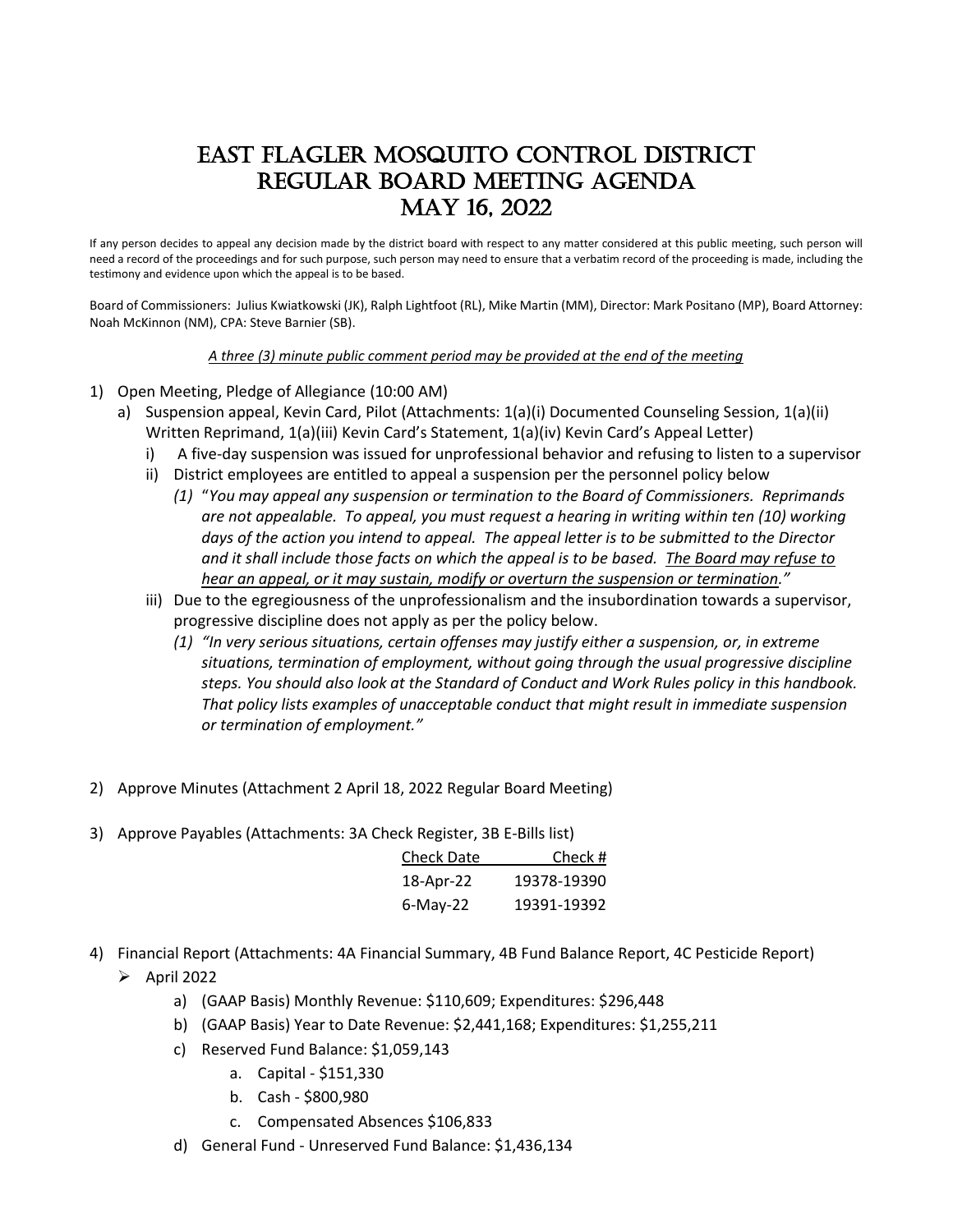- e) Capital Projects Fund \$400,424
- f) Inventory-Chemicals

| <b>Beginning Balance</b>           | \$488,752 |
|------------------------------------|-----------|
| + Chemical Purchases               | \$0.00    |
| - Chemical Use and Prior Month Adj | \$31,930  |
| <b>Ending Balance</b>              | \$456,822 |

Inventory on 4/30/22 is \$97,759 higher than 4/30/21

- g) Percentage of budget spent to date: 55.10%
- h) Percentage of fiscal year that has passed: 58.0%
- i) PNC local checking \$185,360.17
- j) PNC payroll checking \$36,732.35
- k) SBA local savings \$1,891,093.75
	- o Interest earned \$408.74 (.45%)

Total Cash 4/30/22 is \$152,951 higher than 4/30/21

- l) Transfers:
	- 1. 4/20/22 SBA Local Savings to PNC Local Checking for \$150,000
	- 2. 4/4/22 PNC Local Checking to PNC Payroll for \$21,049.14 (Payroll)
	- 3. 4/12/22 PNC Local Checking to PNC Payroll for \$11,675.08 (BMO)
	- 4. 4/19/22 PNC Local Checking to PNC Payroll for \$23,557.31 (Payroll)
	- 5. 4/25/22 PNC Local Checking to PNC Payroll for \$1,012.20 (Payroll)
- m) Other items:
	- a. None at this time.
- 5) Five Year Capital Outlay Plan (Attachment 5)
	- Request approval of plan for budgeting purposes
- 6) Budget Amendment (Attachments: 6A Resolution, 6B Budget Amendment)
	- Somethings that were not planned for as part of the budget, higher fuel prices, and redefining the capital outlay threshold require a realignment of unreserved funds as denoted below:
	- Move \$40,000 from contingency to repairs and maintenance to cover turbine exchange and hydraulic pump
	- Move \$3,000 from contingency to operating expenses to cover survey work for expansion documentation
	- Move \$1,500 from contingency to promotional activities
	- Move \$5,500 from contingency to fuel
	- Move \$25,000 from capital outlay to miscellaneous supplies
	- Request approval of resolution and budget amendment
- 7) Aerial Spraying Contingency Contract